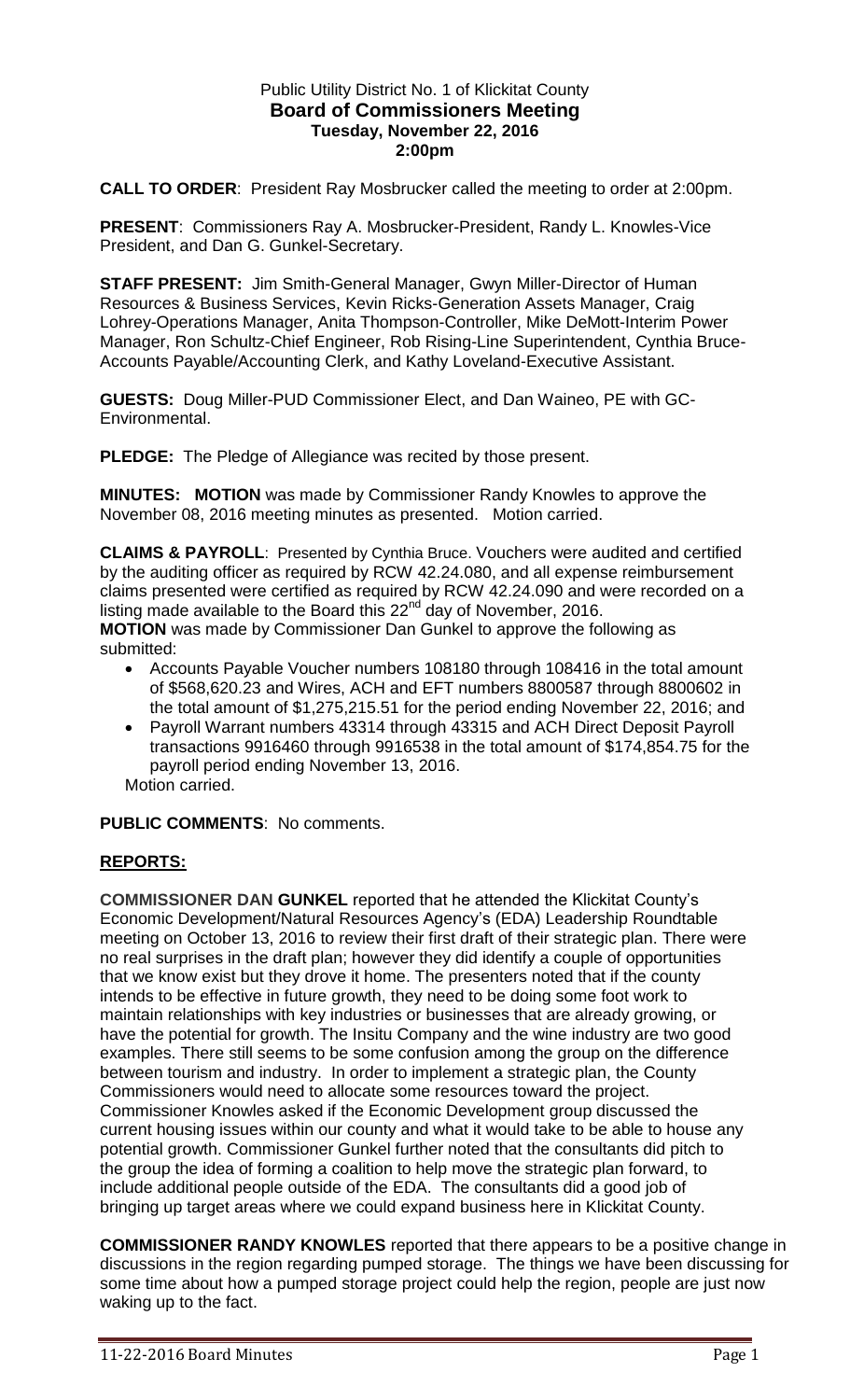**COMMISSIONER RAY MOSBRUCKER** reported that he attended the Washington PUD Association meetings November 16-18, 2016 in Olympia, WA and that he will also be attending the Association's annual meetings November 30 to December 2, 2016 in Vancouver, WA at which time he will be inducted into the Heritage Life Membership. Commissioner Mosbrucker noted that with his tenure as a PUD Commissioner ending this year, he recommended that Commissioner Knowles be KPUD's representative for the PUD Association; Commissioner Gunkel agreed. A replacement will also need to be selected to serve on Energy Northwest's Participants Review Board. Commissioner Mosbrucker also reported that some of the legislative issues that will be coming up in 2017 include fire liability, distributed generation, service territories, I-937 action plan, vehicle electrification authority, customer back-billing, and pole attachments.

## **GENERAL MANAGER –** The complete report can be found at:

[htp://www.klickitatpud.com/topicalMenu/commissioners/GM\\_Reports.aspx](http://www.klickitatpud.com/topicalMenu/commissioners/GM_Reports.aspx)

In addition to the written report, Mr. Smith reported the following:

- Quarterly BOCC meetings: The next quarterly meeting with the Klickitat Board of County Commissioners is scheduled for Tuesday, January 10, 2017 at 11:00am, and asked the Commissioners for input on discussion items.
- McNary Hydro Project: Staff gave the Board an update on the McNary project noting that due to water leaks through the wicket gate seals, start-up has been delayed until the week of February 6, 2017 for commissioning the new unit. HCMS has indicated that they were not hired to engineer the gate seals; therefore the cost to fix the seals will probably be an expense to Northern Wasco PUD and Klickitat PUD. Commissioner Gunkel asked staff to find out the particulars on the seal leaks and whether or not it was a fatal flaw issue.
- Wishram Water Well Siting: In the written manager's report, Mr. Smith addressed Commissioner Gunkel's inquiry from the previous meeting regarding well location recommendations and provided the commissioners with the report from Aspect Consulting. Following review of Aspect's report, Commissioner Gunkel stated that the report is incomplete as far as he is concerned as it did not indicate whether it include any investigation into the railroad well which used to be a high producing water well. Their recommended well site is identified as being basalt, which would have to be leveled at a great cost. Commissioner Knowles inquired as to why the Grande Ronde was not included in the study, as it could be a better option. Mr. Smith stated that the water supply plan included the potential for water either from the Wanapum or Grande Ronde aquifers. The report was accepted as presented.

**POWER MANAGEMENT** – Mike DeMott presented the monthly Power Management Department report for October 2016 which included the following slides: 2016-17 Mid-C Power Prices, Mid-C Forward Power Prices, Forward Henry Hub Natural Gas, Forward Weather Outlook, White Creek October Generation (sold), White Creek Wind Balance Authority Change, October Total Load, January-October Physical Position Review, October and YTD Total Swap Outcome, October & MTD November Swap Activity, KPUD Net Position, and BPA Product Change Update. The report was accepted as presented.

**ACCOUNTING** – Anita Thompson presented the Accounting Department monthly report for October 2016 which included an income statement and statement of cash flow. The report was accepted as presented.

**ENGINEERING** – Ron Schultz presented the monthly engineering department report for October 2016. He will be meeting with BPA on December 5, 2016 to finalize the Transmission Operator Agreements and will be talking to their dispatch staff at that time as well. The Bingen Substation work is going well, and the new transformer is scheduled to be delivered to the substation on December 12, 2016. The meter shop has completed their monthly substation inspections. Purchasing of the Condit line from PacifiCorp is ongoing; staff is currently reviewing easements. The report was accepted as presented.

**OPERATIONS** – Craig Lohrey presented the October 2016 operations department monthly report. He reported that drilling of the emergency source water well in Glenwood is completed and has been capped; the quantity and quality are good. The annual inventory process at the warehouse is complete, with only a .12% variance due to the good supply tracking system we have in place. In regard to outage statistics, we are meeting our reliability goals for 2016 to date.

 Rob Rising gave an update on the vegetation management program for October, 2016. The reports were accepted as presented.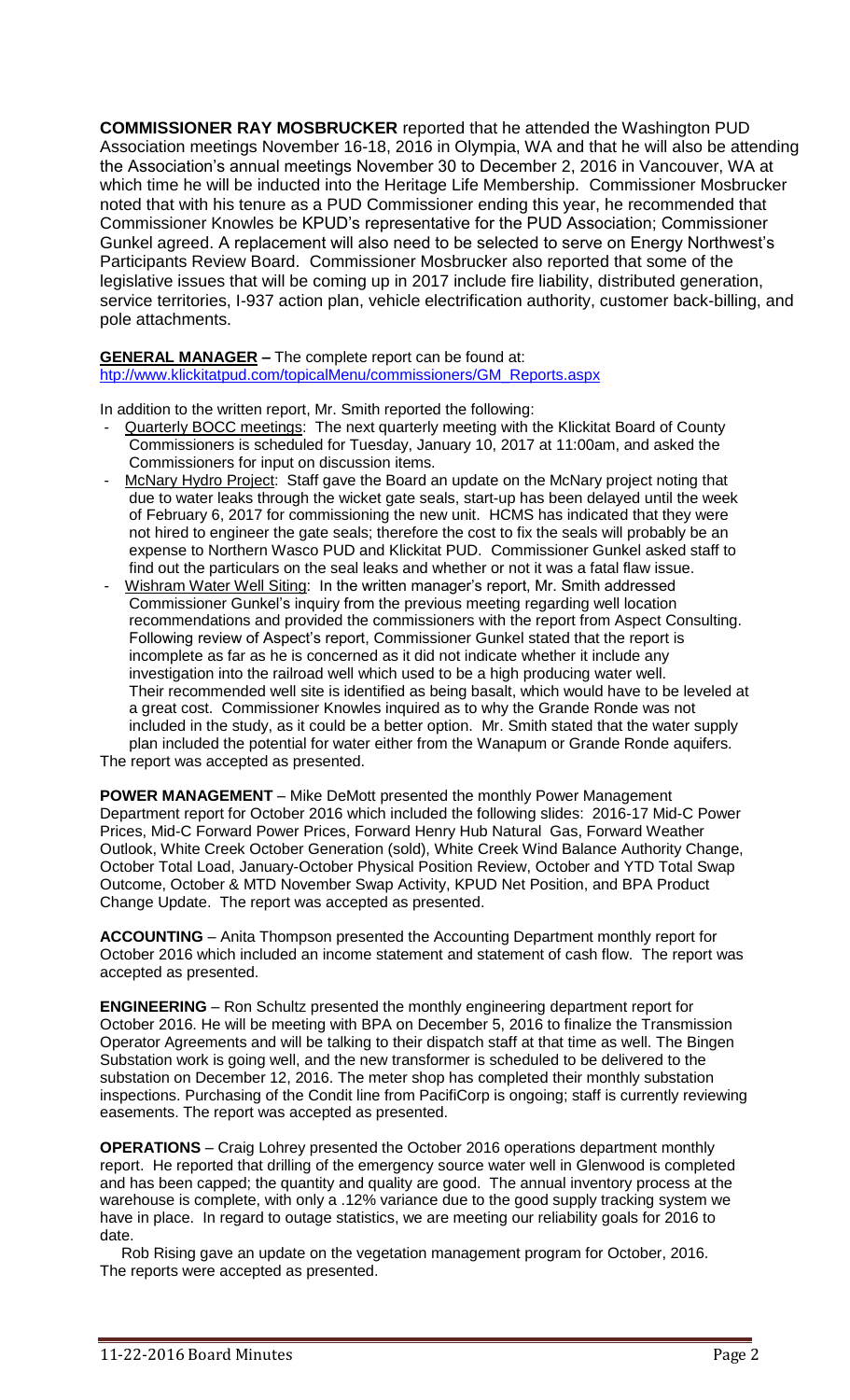## **AGENDA ITEMS:**

- A. PRE-QUALIFICATION OF CONTRACTORS **MOTION** was made by Commissioner Dan Gunkel to approve the addition of J&R Dirt Diggers Inc. of Carson, WA to KPUD's Small Works Roster for the 2016 period, as they have met the District's qualification requirements. Motion carried.
- B. RESOLUTION NO. 1723 "Certifying Officer/Deputy Certifying Agent" **MOTION** was made by Commissioner Dan Gunkel to adopt Resolution No. 1723, thereby appointing the General Manager as Certifying Agent, the Operations Manager as Deputy Certifying Officer, and authorizing the Materials Manager to certify vouchers and sign the blanket certification for such vouchers. Motion carried.
- C. RESOLUTION NO. 1725 "Delegates in Absence of General Manager" **MOTION** was made by Commissioner Dan Gunkel to adopt Resolution No. 1725, thereby delegating the authority of the General Manager in his/her absence to the Director of Human Resources & Business Services, and secondly to the Operations Manager in the absence or incapacitation of the General Manager and HRBS. Motion carried.
- D. RESOLUTION NO. 1726 "Designation of Auditor / Deputy Auditor" **MOTION** was made by Commissioner Dan Gunkel to adopt Resolution No. 1726, thereby designating the Controller as the District's Auditor, and the Accountant as the District's Deputy Auditor. Motion carried.
- E. RESOLUTION NO. 1727 "FEMA Representatives" **MOTION** was made by Commissioner Dan Gunkel to adopt Resolution No. 1727, thereby designating the District's Controller as Agent, and the District's Accountant as Alternate Agent to serve as authorized representatives for FEMA transactions. Motion carried.
- F. RESOLUTION NO. 1728 "Appointees to W.C. Public & W.C. Project Boards" **MOTION** was made by Commissioner Dan Gunkel to adopt Resolution No. 1728, thereby reaffirming the appointment of the General Manager as the District's Board Member and appointing the Power Manager as the District's new Alternate Board Member to serve on the White Creek Project LLC Board and the White Creek Public LLC Board due to Ron Ihrig's retirement. Motion carried
- G. RESOLUTION NO. 1729 "Authorize Business Credit Card for Power Manager" **MOTION** was made by Commissioner Dan Gunkel to adopt Resolution No. 1729, thereby authorizing the issuance of a Klickitat PUD business credit card to Mike DeMott-Interim Power Manager, for KPUD business transactions only. Motion carried.
- H. POLICY BULLETIN NO. 45 "Risk Management" **MOTION** was made by Commissioner Randy Knowles to approve the revisions to Policy Bulletin No. 45 "Risk Management" as recommended by the General Manager. The revisions at this time reflect changes to electronic confirmations for power trades, as well as changes to the make-up of the Risk Management Committee. There is also a stated direction to develop enterprise risk policies in addition to the risk policy, which is currently centered on power trading risk. Motion carried.
- I. 2017 OPERATING BUDGET REVIEW The second draft of the budget was presented to the Board for further input and direction. The only difference from the first draft are BPA rate increase assumptions which improved the long term forecast about \$700k a year, some additional expenses of about \$200k in 2017, some small decreases to building and maintenance expenses in 2018 and a reduction in longterm capital of about \$3M over the 5 year forecast. There was also a change in 2017 that increased the power purchases and surplus sales to correct how we should see our numbers, but the net impact on the utility is zero. The overall position was improved slightly in the second draft for the 2017 operating budget presented.

 No electric rate increase was recommended January 1, 2017, but the budget does include a potential for a 3% electric rate increase July 1, 2017 to be reviewed by the Board at the end of the first quarter of 2017.

No action was required at this time.